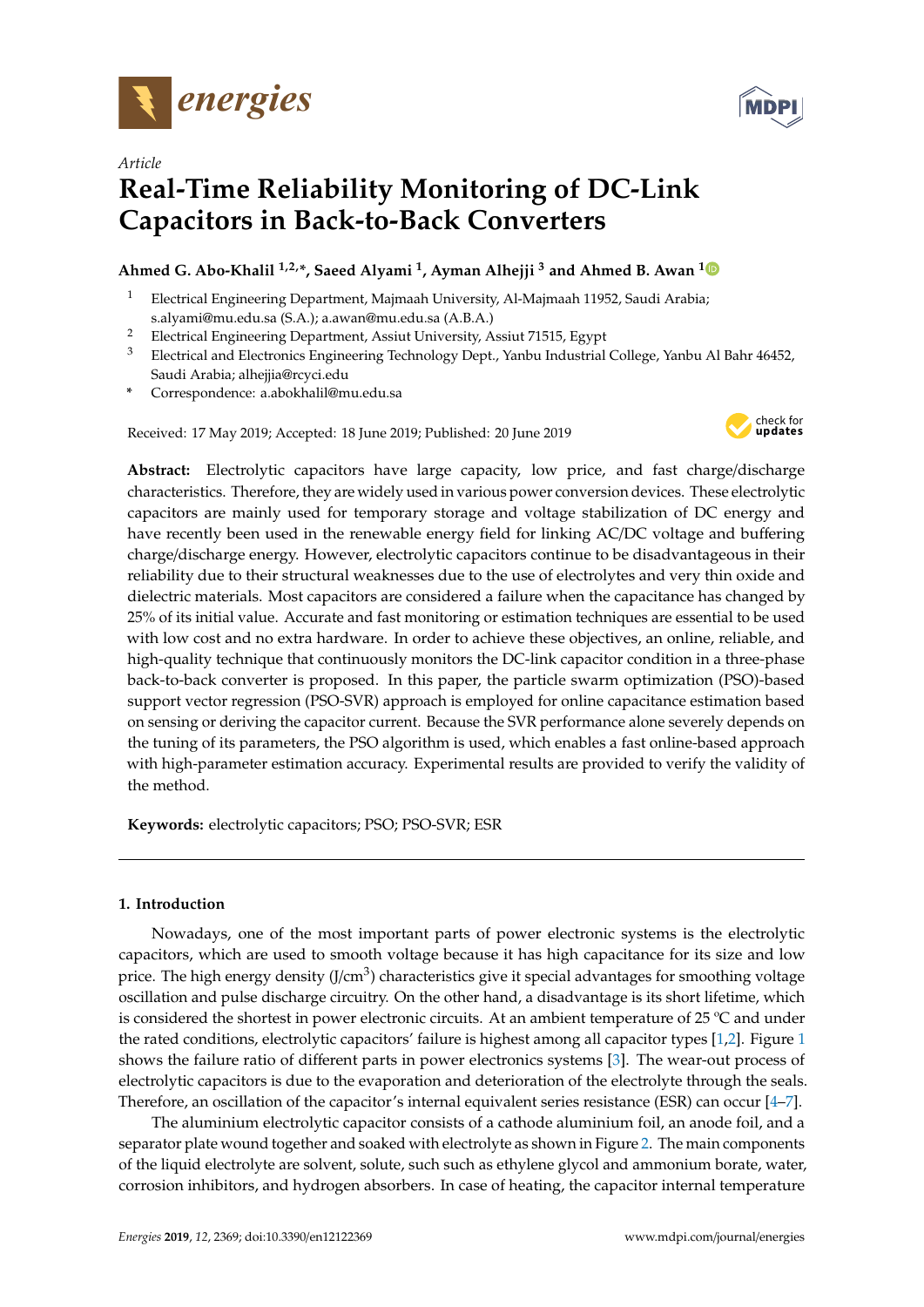increases and rushes evaporation of the capacitor's electrolyte. Therefore, the volume of the electrolyte is reduced so that the etched tunnels are not fully filled due to the electrolyte evaporation. Hence, the capacitance decreases as a result of the electrolyte volume reduction. The evaporation process will be higher whenever the ambient temperature increases; then, the capacitance value decreases and the lifetime deteriorated more.



**Figure 1.** Distribution of failure of power components.



**Figure 2.** Structure of electrolytic capacitor.

The normal lifetime for the electrolytic capacitors operating at maximum allowed core temperature are typically 1000 to 10,000 hours, which is almost 1 year maximum. This lifetime is short for most of power electronics systems and makes it the weakest part [8]. Therefore, a wearing-out detection method of the electrolytic capacitor is essential for protective maintenance of the power electronics circuit.

The aluminum electrolytic capacitor consists of two aluminum sheets and an electrolytic solution as shown in Figure 2. During the process of forming a capacitor, an electrochemical reaction is generated on the surface of the anode through a molding process, and as a result, an oxide layer is formed to prevent the two metal plates from contacting each other. The effective cross-sectional area can be increased by etching the anode surface during the manufacturing process. The two separate aluminum plates are rolled into a cylindrical shape to minimize volume. Through this manufacturing process, the thickness between the poles can be thinned and the cross-sectional area can be made thick, and as a result, the capacity per unit volume of the capacitor can be increased. Also shown also in Figure 2 is an oxide layer is formed on the cathode surface through a natural chemical reaction between the electrolyte and aluminum. Compared to the thickness of the anode surface oxidation layer formed by the manufacturing process, the capacitance on the cathode side is larger than that on the anode side. Therefore, since the anode and cathode capacitors can be regarded as connected in series, the total capacitance becomes similar to the capacitance value of the anode. Equivalent series resistance  $(R_s)$ represents the sum of all the resistances of the electrolyte, oxide layer, electrode, lead, and connection. The equivalent inductance  $(L_s)$  is the inductance formed by winding the coil in a cylindrical shape, which can usually be ignored in the frequency range of the power converter. Thus, the equivalent circuit can be simplified in the form of a series connection of the resistor and the capacitor.

Due to the structural characteristics of the capacitor, the capacitor can be electrically modeled as a series connection of capacitors, resistors, and inductors [9]. The major eroding mechanisms in these capacitors are the leakage and deterioration of the electrolyte by vapor diffusion through the seals. Such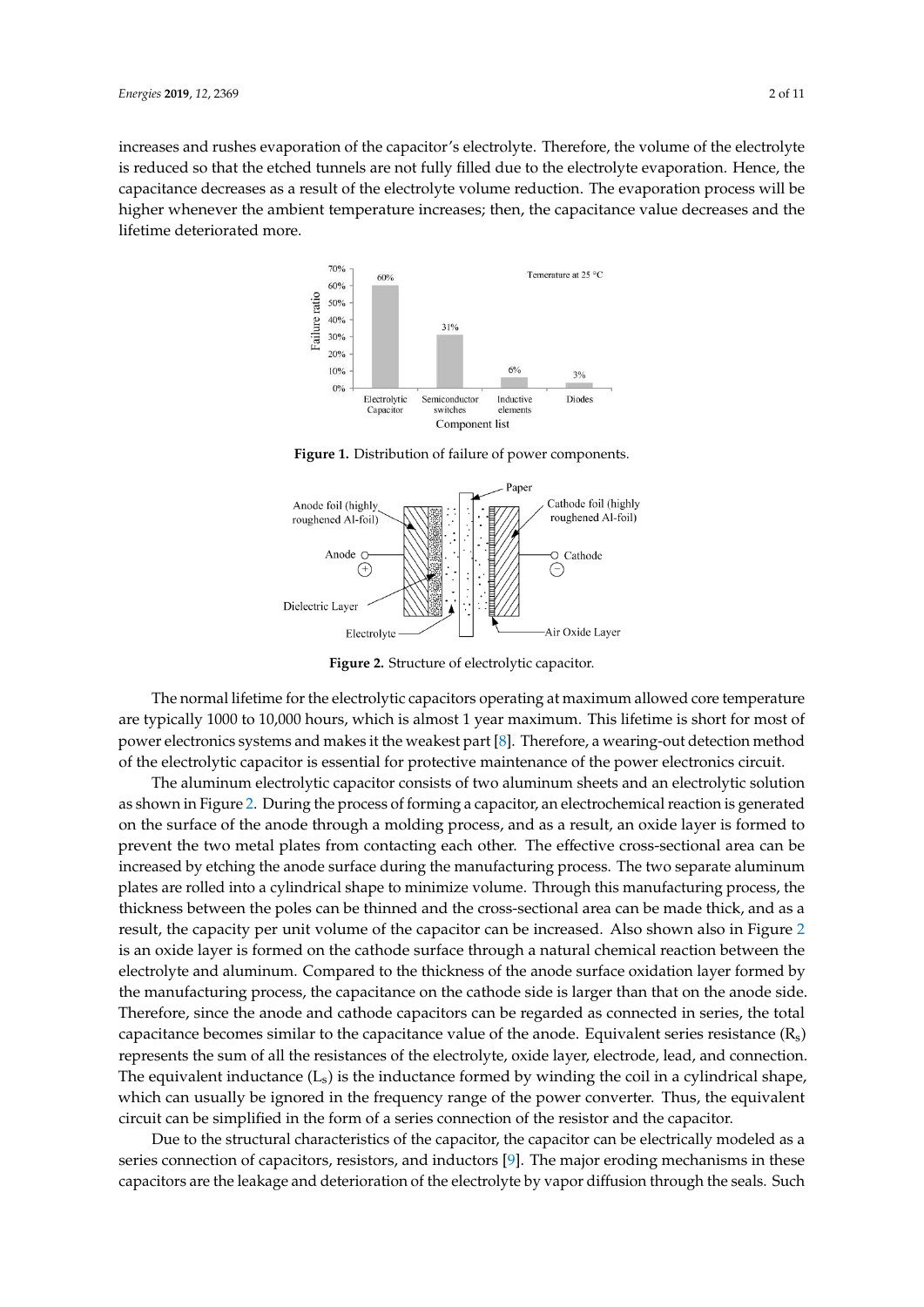deterioration causes a fluctuation of the capacitor's internal ESR [10–13]. Several methods to estimate the deterioration status of the electrolytic capacitor have been proposed in the literature [14,15].

In [14], ESR was estimated by various methods such as fundamental wave, filter use, and complicated signal processing from voltage and current across the capacitor. However, since there is no sensor for measuring the charge/discharge current of the capacitor in the power conversion device, there is a disadvantage that additional hardware must be added in order to implement the above method. In [15], the capacitance is estimated from the injected ripples on the DC-link, and the lifetime of the DC capacitor is determined without additional hardware.

In [9], ESR of the capacitor was estimated using only the DC voltage and the phase current sensor. However, in order to measure the rapid charge/discharge change of the voltage during the inverter switching period, A/D with a higher sampling frequency than the device is required. Reference [16] proposes ESR calculation technique by measuring both capacitor voltage and current. The disadvantage of this method is the effect of current sensor on the waveforms, which is unavoidable.

Recently, artificial intelligent and machine learning methods have been implemented widely for monitoring the DC-link capacitor's condition. Capacitance estimation in back-to-back converters using machine learning techniques such as the artificial neural network (ANN) method has been investigated in [17]. To implement ANN-based methods and to ensure accurate capacitance estimation, the number of neurons and hidden layers should be large, which causes the process to take more time in the training stage. The support vector machine (SVM) is a powerful machine learning technique that implements structural risk minimization instead of the empirical risk minimization. It overcomes ANN prediction and classification problems, non-linear function problems, and loss functions [18]. Support vector regression (SVR) is also an efficient machine learning technique due to its accuracy, which is influenced by the parameter selection.

In this study, an improved real-time capacitance monitoring based on PSO and SVR, namely particle swarm optimization-based support vector regression (PSO-SVR), is proposed. The main idea is that the PSO algorithm is used to select an approximation of the three parameters of the SVR model. The proposed method is tested using a dataset of converter input and output power. The most important features about the proposed algorithm are 1) low cost, easy to implement in current industrial system, 2) no additional hardware is required, and 3) no complicated algorithm is required. A comparison is made between the proposed method and the SVR method. The experimental setup has been developed and analyzed to show the effectiveness of the proposed method.

#### **2. Electrolytic Capacitor's Degradation**

The elements of ESR have characteristics that change in value depending on temperature and frequency. As the temperature increases, the polarization of the dielectric forming the electrolyte increases, and the mobility of the electrons increases, reducing the ESR. In addition, because the electrolyte expands thermally and the cross-sectional area increases, the equivalent series resistance decreases, and the capacitance increases. As the frequency increases, the loss due to the alignment of the polarized dipole increases, so the ESR decreases, and the capacitance tends to decrease slightly as the dielectric constant of the capacitor decreases [19,20]. Therefore, when using the ESR and capacitance value for the electrolytic capacitor diagnosis, it is necessary to consider the temperature and frequency characteristics to make accurate state diagnosis.

When the capacitor is charged/discharged, due to the charge/discharge current flowing, a loss due to the equivalent series resistance occurs and the temperature rises. When the temperature of the capacitor rises, the volume of the electrolyte increases. When the temperature rises above the rated value, the electrolyte leaks to the outside of the capacitor. When the temperature is room temperature, the amount of the electrolytic solution is reduced, and the cross-sectional area is reduced. The reduction of the electrolyte reduces the effective cross-sectional area, the equivalent series resistance increases, and the capacitance decreases.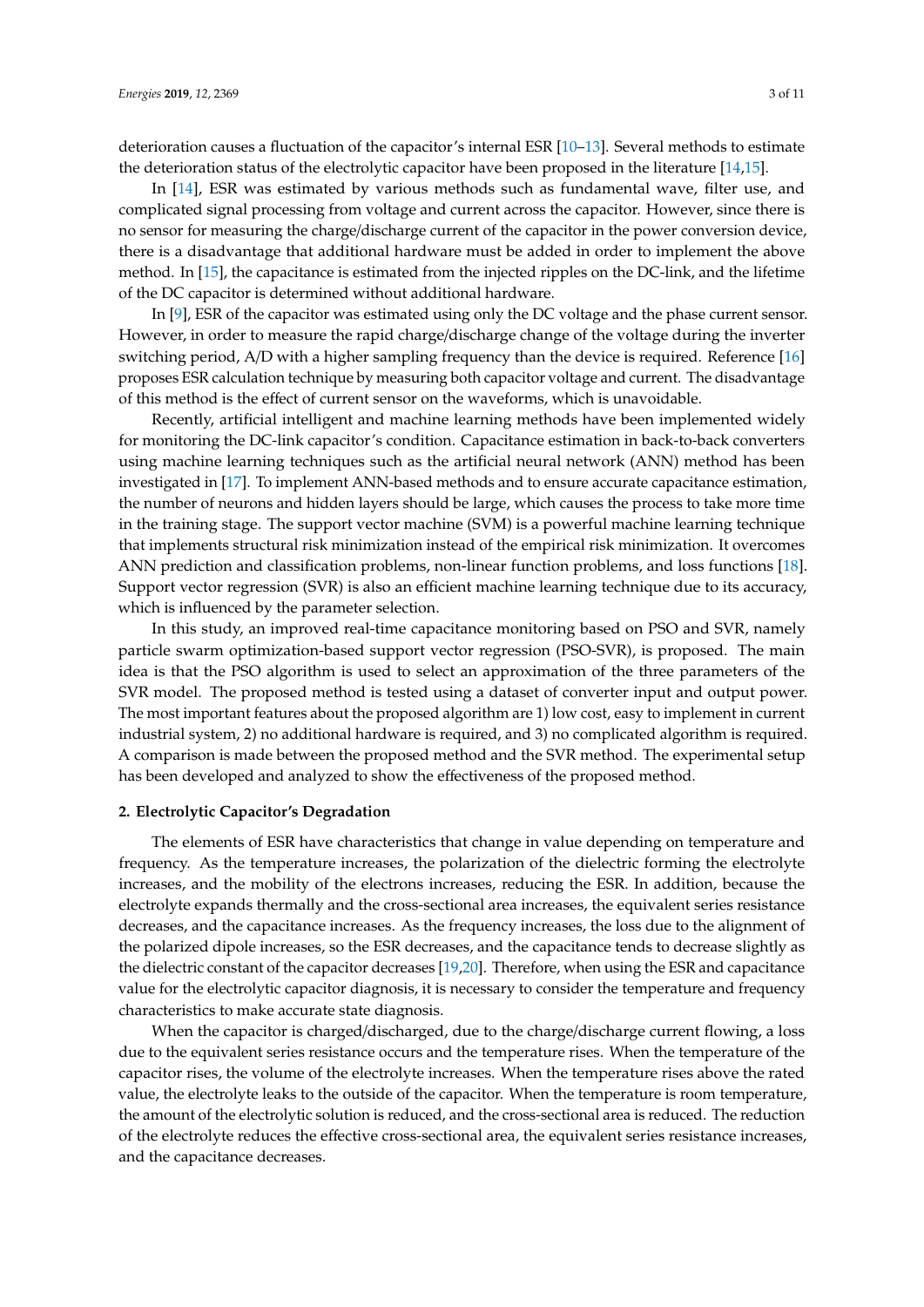As the ESR increases, the ripple voltage of the capacitor increases, which affects the control of the load and increases the power loss, thereby accelerating the temperature rise. When the capacitor is repeatedly charged/discharged, the electrolytic solution decreases due to this process, the capacitor deteriorates, and the capacitance decreases. Therefore, it is possible to judge the state of the capacitor by measuring the change of the capacitor ESR value. According to IEC 60384-4 [21], a general-grade electrolytic capacitor with a rated voltage of 160 V or more is judged to be faulty when the capacitance is reduced by more than 15% and the ESR is increased by more than three times [22].

The simplest and most inexpensive method of electrolytic capacitors studied to date is to determine the degree of deterioration from the magnitude of the ripple voltage across the capacitor. When the capacitor degrades, the ESR increases, and voltage ripple increases from the charge/discharge current. The degree of degradation of the capacitor can be determined from the amount of increase of the ripple [8,13]. However, since the influence of the load is included in addition to the deterioration information of the capacitor in the change of the ripple voltage, it is difficult to know exactly how much the capacitor is deteriorated.

### **3. PSO-SVR for Capacitor Condition Monitoring**

This study aims to monitor the converter DC-link capacitor condition in back-to-back converters without removing the capacitor, using extra hardware, or injecting low-frequency voltage component to the DC-link voltage.

The basic idea of the proposed PSO-SVR method is to find a function or model that defines the relation between given DC-link voltage, grid voltages, grid currents, load voltages, load currents, and its corresponding capacitance is determined using a set of training data as shown in Figure 3. Through the offline training, a particular model is obtained to relate these inputs and output. The collected training sets are measured at different load posers, which are 1, 1.5, 2, 2.5, and 3 kW. This function is then used online to predict the output for the given inputs that are not included in the training set. Then, the capacitance can be calculated online with the input of the capacitor power. The modified PSO-SVR is used to estimate the capacitance, and since using SVR alone severely depends on the tuning of its parameters, the PSO algorithm is used, which enables a fast online-based approach with high parameter estimation accuracy. The training data are collected when the capacitance changed between 1950  $[\mu$ F to 3950  $[\mu$ F l.



**Figure 3.** The structure of DC-link capacitor monitoring.

system's a system's *l*-dimensional inputs and real output using a series of training data. When the map is The SVR is an algorithm that estimates a function that predicts unknown mapping between accurately constructed, the relation between the inputs and output is then used to predict the target output. The regression algorithm approximates the unknown desired function in the following form [23,24]:

$$
f(x) = (w.\Phi(x)) + b \tag{1}
$$

where *w* represents the weight vector and *b* is the bias. These values are extracted from the available training data to determine the target function. The first step is to obtain both *w* and *b* to minimize the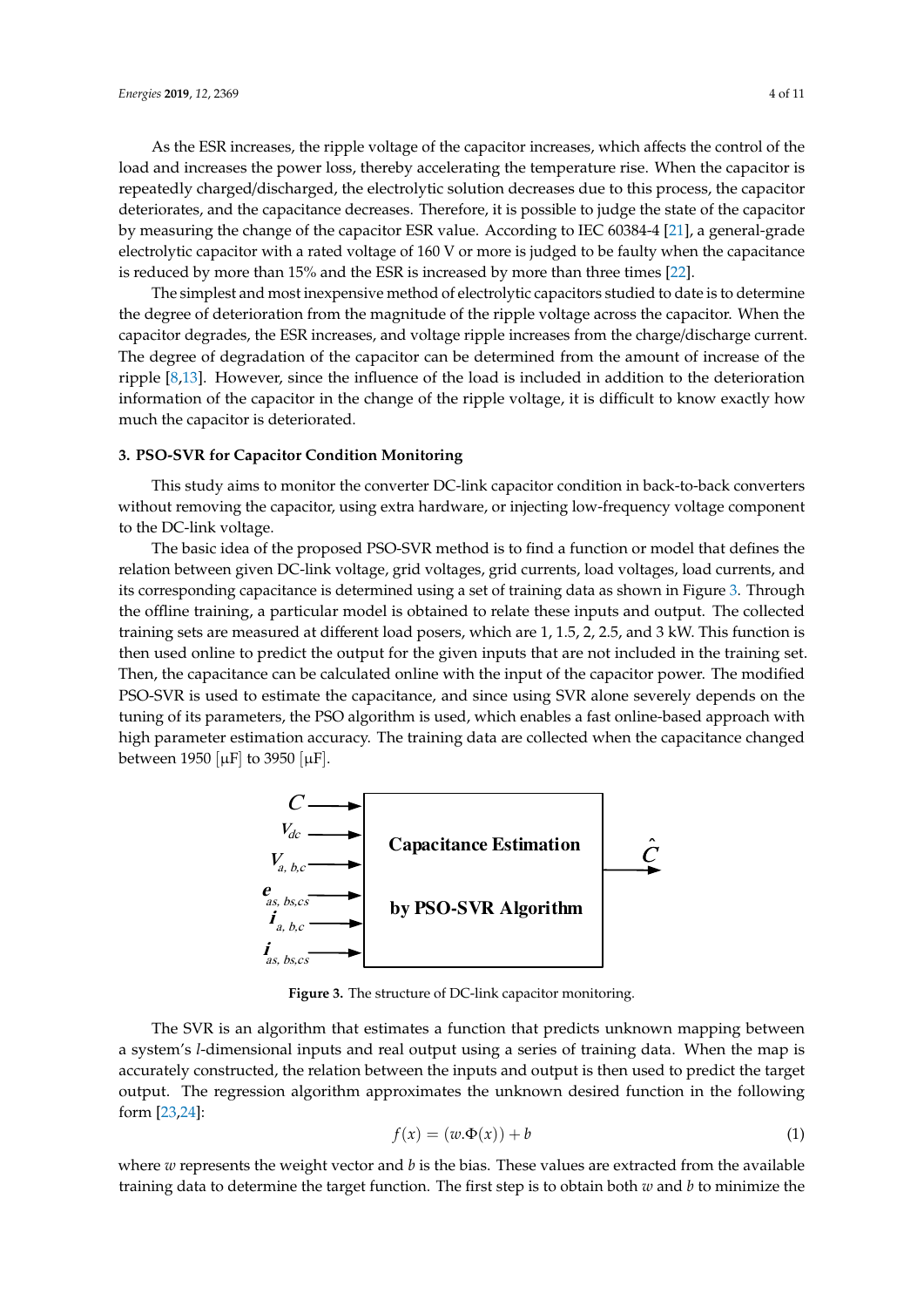real data differences outside the insensitive region, which are determined by slack variables  $\xi$  and  $\xi^*$ . To minimize the empirical risk, the slack variables are applied as [25]

$$
R_{reg}(f) = \frac{1}{2} ||w||^2 + \sum_{i=1}^{n} \Gamma(f(x_i) - y_i)
$$
 (2)

subject to

$$
y_i - w.\Phi(x_i) - b \le \varepsilon + \xi_i^*
$$
  
\n
$$
w.\Phi(x_i) + b - y_i \le \varepsilon + \xi_i
$$
  
\n
$$
i = 1, 2, \dots, n\xi_i, \quad \xi_i^* \ge 0
$$
\n(3)

where  $\Gamma(\cdot)$  is a cost function,  $\gamma$  is a constant determining the trade-off between minimizing training errors and minimizing the model complexity term  $||w||^2$ , and  $\varepsilon$  is the allowable error. SVR reduces the error to zero if the penalty factor  $\gamma$  is very high. This option leads to a complex model. However, a low  $\gamma$  leads to high estimation errors.

The regression problem in (3) is then solved using dual multipliers [26]:

$$
f(x) = \sum_{i=1}^{n} (\alpha_i - \alpha_i^*) \times K(x_i, x) + b
$$
 (4)

where  $\alpha_i$  and  $\alpha_i^*$ <sup>\*</sup><sub>*i*</sub> are Lagrange multipliers. Furthermore,  $K(x_i, x_j) = \Phi(x_i)^T \Phi(x_j)$  is the kernel function that enables a dot product in high-dimensional feature space using low-dimensional space data input without calculating the function. The radial base function that is used in the framework is expressed as [27,28]

$$
K(x_i, x) = \exp\left\{-\frac{|x_i - x|^2}{\sigma^2}\right\}
$$
\n(5)

where  $\sigma$  is the RBF width.

The PSO method is a population-based search technique that starts with a population of random solutions [29]. Every solution within the swarm is called a particle [30]. The swarm is arbitrarily initialized and updated in each reiteration *t* to fully adapt the fitness function. The *i th d*-dimensional particle is characterized by its location vector  $P_i^t = P_{i1}^t$ ,  $P_{i2}^t$ , ...,  $P_{id}^t$  and its speed vector  $v_i^t = v_{i1}^t$ ,  $v_{i2}^t$ , ...,  $v_{id}^t$ . Each particle knows its best personal location  $P_{i,Best}^t$  and the entire population's best global solution  $G_{Best}^t$ . The position of the population at iteration t is  $P^t = P_{1}^t, P_{2}^t, \ldots, P_{N}^t$ , where N is the population size. Each particle updates its location according to (6) and (7):

$$
v_i^{t+1} = w^t v_i^t + c_1 r_1 (p_{i,Best}^t - p_i^t) + c_2 r_2 (p_{i, Best}^t - p_i^t)
$$
\n(6)

$$
p_i^{t+1} = p_i^t + v_i^{t+1}, i = 1, 2, 3, ..., N
$$
\n(7)

where  $c_1$  (cognition factor) and  $c_2$ (social learning factor) are constants,  $r_1$  and  $r_2$  are random values in the range  $[0, 1]$ , and  $w<sup>t</sup>$  is the speed weight at iteration *t*. The constriction coefficients presented in  $[30]$ is used to set  $c_1$  and  $c_2$ :

$$
x = \frac{2}{\varphi - 1 + \sqrt{\varphi^2 - 4\varphi}}\tag{8}
$$

$$
c_1 = x\varphi_1, c_2 = x\varphi_2 \tag{9}
$$

where  $\varphi = \varphi_1 + \varphi_2 > 4$ . In this paper,  $\varphi_1 = \varphi_2 = 2.05$ ; thus,  $c_1 = c_2 = 1.4962$ . Location and speed boundaries are adjusted such that if a particle tries to pass the allowable boundaries, a limiting procedure brings it back within the permissible limit. If the best personal solution *P t <sup>i</sup>*,*Best* has a higher fitness than the current best global solution  $G_{Best}^{t-1}$ , then  $G_{Best}^t$  is equal to  $P_{i, Best}^t$ . The end points are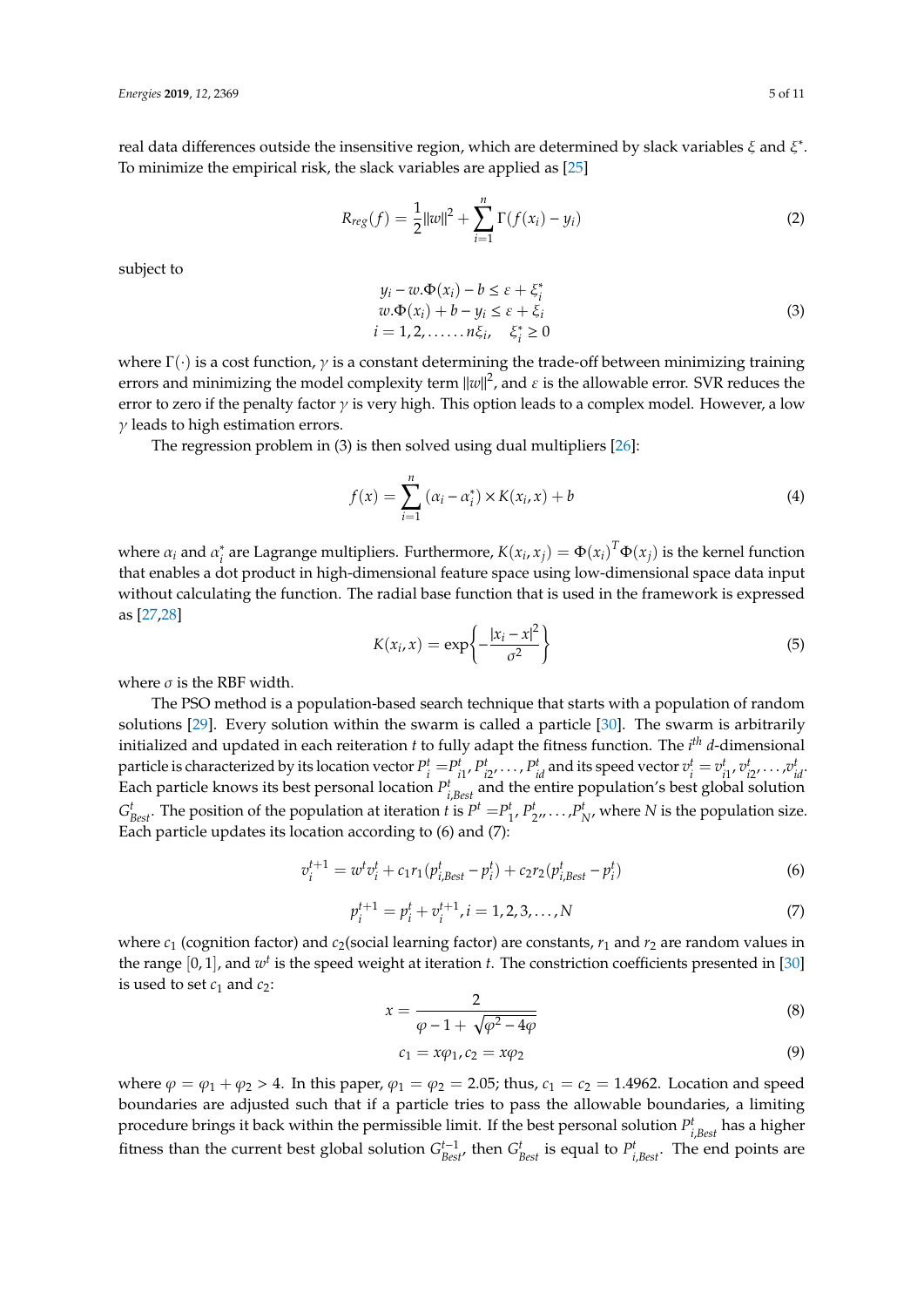determined when the best global solution results in a permissible fitness or when a predetermined number of iterations is achieved.

The PSO is mainly used to tune and optimize the SVR parameters. A detailed description divided into steps is as follows:

**Step 1:** Initialize. The initial value of the parameter is established. The particles are set in the characteristics space. Each particle *i* is represented by  $x_i = \{ \gamma, \sigma, \varepsilon \}.$ 

Step 2: Conformity assessment. Once the coding procedure is completed, three values of the  $\gamma$ ,  $\sigma$ , and  $\varepsilon$  parameters are inserted in the SVR model to predict the problem. To avoid overuse, a cross-validation of K-fold (CV) is used in the training phase and a validity error is calculated. The training data points are selected as input variables and the current data are selected as output variables. First, the training datasets are entered into the proposed model.

Step 3: Update *pbest*. In the current iteration, if the physical condition value of particle *i* is greater than the physical condition value of *pbesti, pbesti* is replaced by *x<sup>i</sup>* .

Step 4: Update *gbest*. If the value of adjustment of *pbesti* exceeds the value of adjustment of *gbest* in the current iteration, *gbest* is replaced by *pbesti*.

Step 5: Update the speed. The velocity of each particle is calculated according to (6).

Step 6: Update your location. The position of each particle is calculated according to (7).

Step 7: Stop the criteria. The process is repeated in the order described above until the maximum iteration is reached. The framework of a PSO-SVR method is depicted in Figure 4 [31].



**Figure 4.** Process implementation diagram.

In order to find the coefficients in (10), parameters  $\sigma$ ,  $\gamma$ , and  $\varepsilon$  are obtained from the PSO algorithm. With such different parameter types, a separate equation for each parameter is used to update a different inertial weight. The PSO-SVR method updates the inertial weight as follows:

$$
w_i^{t+1} = 0.95e^{-|P_{i,Best}^t - G_{Best}^t|^2}.
$$
\n(10)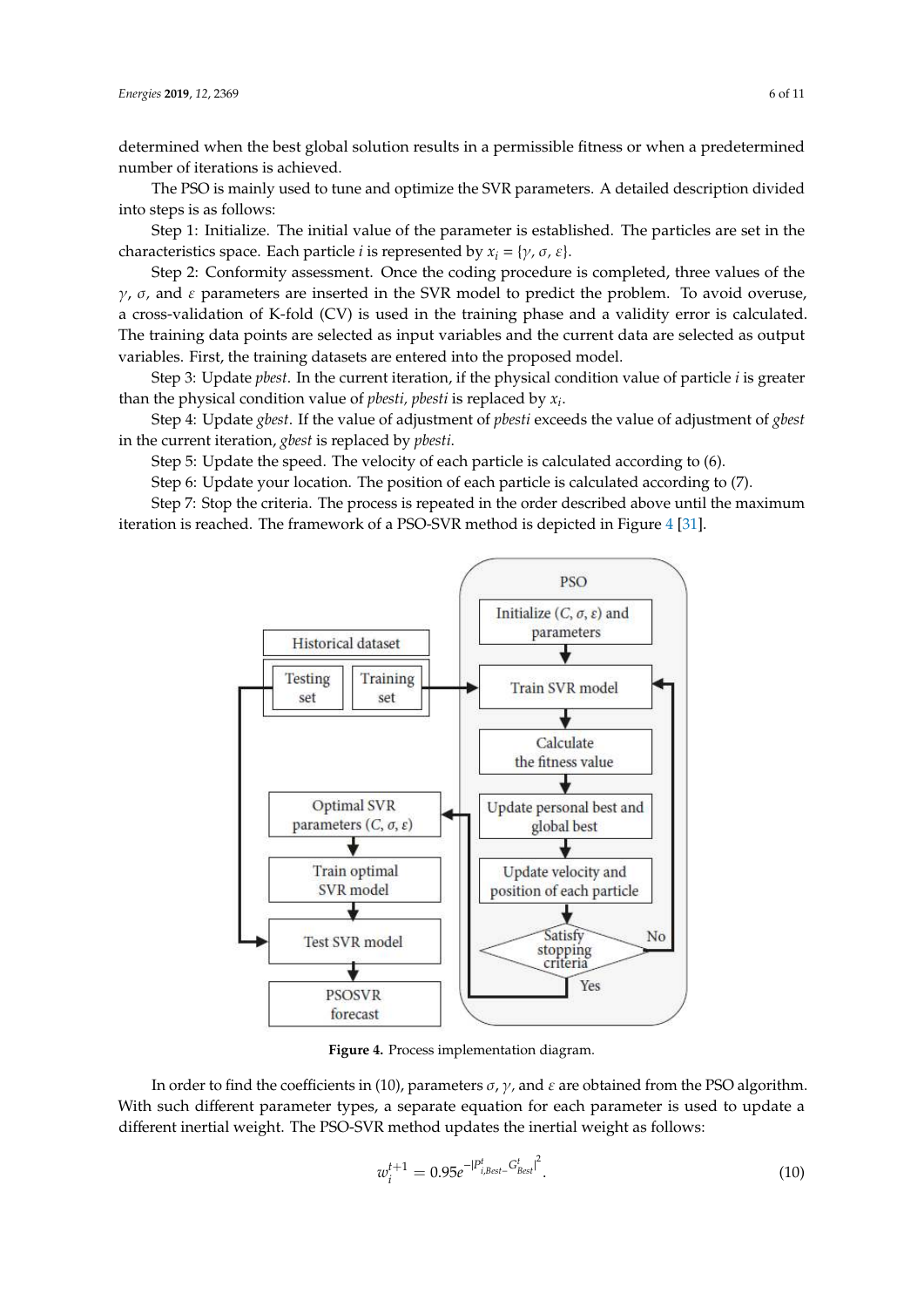The summary of implementation process is shown in Figure 5. The main steps are as follows:

- (1) Generate offline data, which are the input and output information.
- (2) Initialize PSO. The  $P_0 = \{P_{01}, P_{02}, \ldots, P_{0N}\}\$  are randomly set, where *N* is the swarm population.
- (3) Train SVR using each particle as SVR parameters.
- (4) Calculate fitness, which is the root mean square error (RMSE) between the SVR prediction and output of test data.
- (5) Find personal and global best positions, and update weight.
- (6) Repeat steps until t reaches a set maximum number.
- (7) SVR prediction with optimal parameters obtained by PSO.



## **Online Implementation**

**Figure 5.** Implementation process diagram.

in Table 1, the initial capacitance is  $3950 \mu$ F. It is assumed that the lifetime of this capacitor bank ends *F* when its capacitance is reduced to 1950 µF. The training data are listed in Table 1, where *C*<sup>1</sup> and *C*<sup>2</sup> In the lab experiment, a capacitor bank consisting of five branches, that is, four parallel-connected capacitors of 500 µF and two series connection in one branch of 3900 µF, corresponding to the case A represent 1950 µF and 500 µF capacitors, respectively.

| Measured Value µF | SVR Estimated Value µF | PSOSVR Estimated Value µF |
|-------------------|------------------------|---------------------------|
| 3789              | 3789                   | 3789                      |
| 3323              | 3323                   | 3323                      |
| 2857              | 2857                   | 2857                      |
| 2394              | 2394                   | 2394                      |
|                   |                        |                           |

E 1928 1928 1928

**Table 1.** Training data and estimation accuracy.

*F* Each of these five samples corresponds to the RMS input voltage, current, and DC-link, respectively. Due to the different loading conditions of the AC/DC/AC converter, five sets of 5k samples are used under the load levels of 1 kW, 1.5 kW, 2 kW, 2.5 kW, and 3 kW. The capacitor is estimated periodically by monitoring the abovementioned variables.

Table 2 shows a list of the predicted and measured data for the tested capacitor set. The proposed method shows a superior performance with estimation error less than 0.15% in different conditions.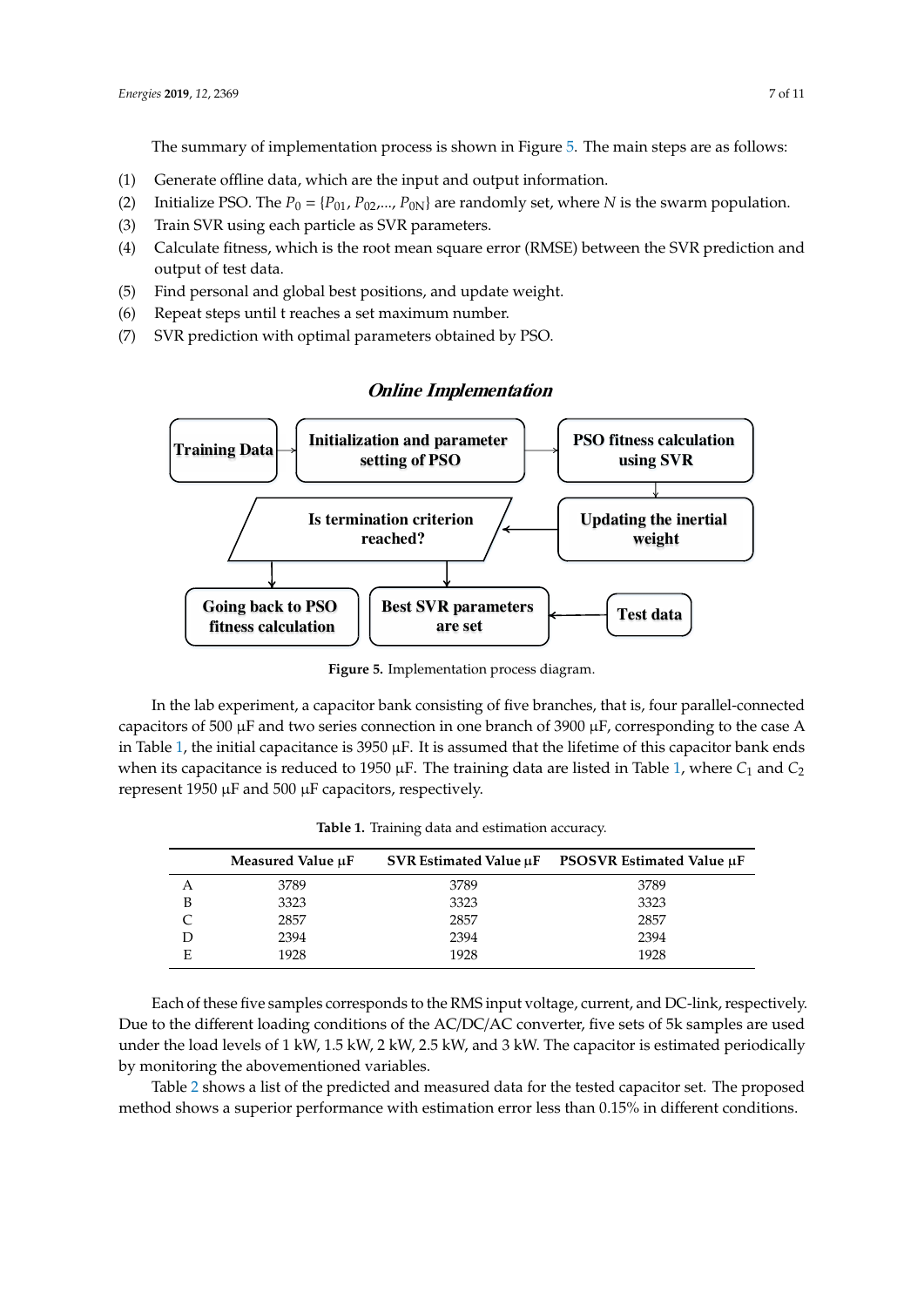| Measured Value $ \mu F $ |        | Estimated Value µF | <b>Estimation Error</b> [%] |  |
|--------------------------|--------|--------------------|-----------------------------|--|
|                          | by SVR | by PSOSVR          |                             |  |
| 1928                     | 1925   | 1927               | 0.05                        |  |
| 2394                     | 2397   | 2391               | 0.125                       |  |

**Table 2.** Capacitance estimation error.

#### **4. Experimental Results**

The experimental setup was constructed on a reduced scale in the laboratory and its configuration is shown in Figure 6. The converter parameters are listed in Table 3. A high-performance DSP chip TMS320C33 was used as a main controller, which operates at a 33.3 MHz clock and is capable of 32-bit floating-point operation. The sampling rate of the current control loop is double the PWM frequency; that is, the sampling period is  $100 \mu s$ . The space-vector modulation with symmetrical switching patterns was employed as a PWM strategy.



**Figure 6.** System hardware configuration.

**Table 3.** System parameters.

| Parameters             | Value            |
|------------------------|------------------|
| Converter power rating | 3 kVA            |
| Input AC voltage       | 220 V            |
| Input boost inductance | $3.5 \text{ mH}$ |
| Line resistance        | $0.5 \Omega$     |
| Switching frequency    | $5$ kHz          |
| Injected voltage       | 10 V peak, 30 Hz |
| DC-link voltage        | 340 V            |

Figure 7 shows the expected capacitance for transition from Case D to E in Table 1. For Case D, the expected capacitance is 2.391. This capacitance only contains an error of +0.125%. Table 1 shows the estimated capacitance with different methods. The errors of measurements in Figure 7 are listed in Table 2. For further investigation of PSO-SVR accuracy, a set of random values of capacitance estimation are implemented under five different power levels, and their actual and estimated values are shown in Table 4. In all cases, the estimation error is less than 0.2%. The proposed method is compared with the SVR method as shown in Figure 8. The percentage of errors for different power levels is shown in Figure 9. Table 5 shows the calculation of mean, maximum, minimum, standard deviation, and estimation errors in different loads.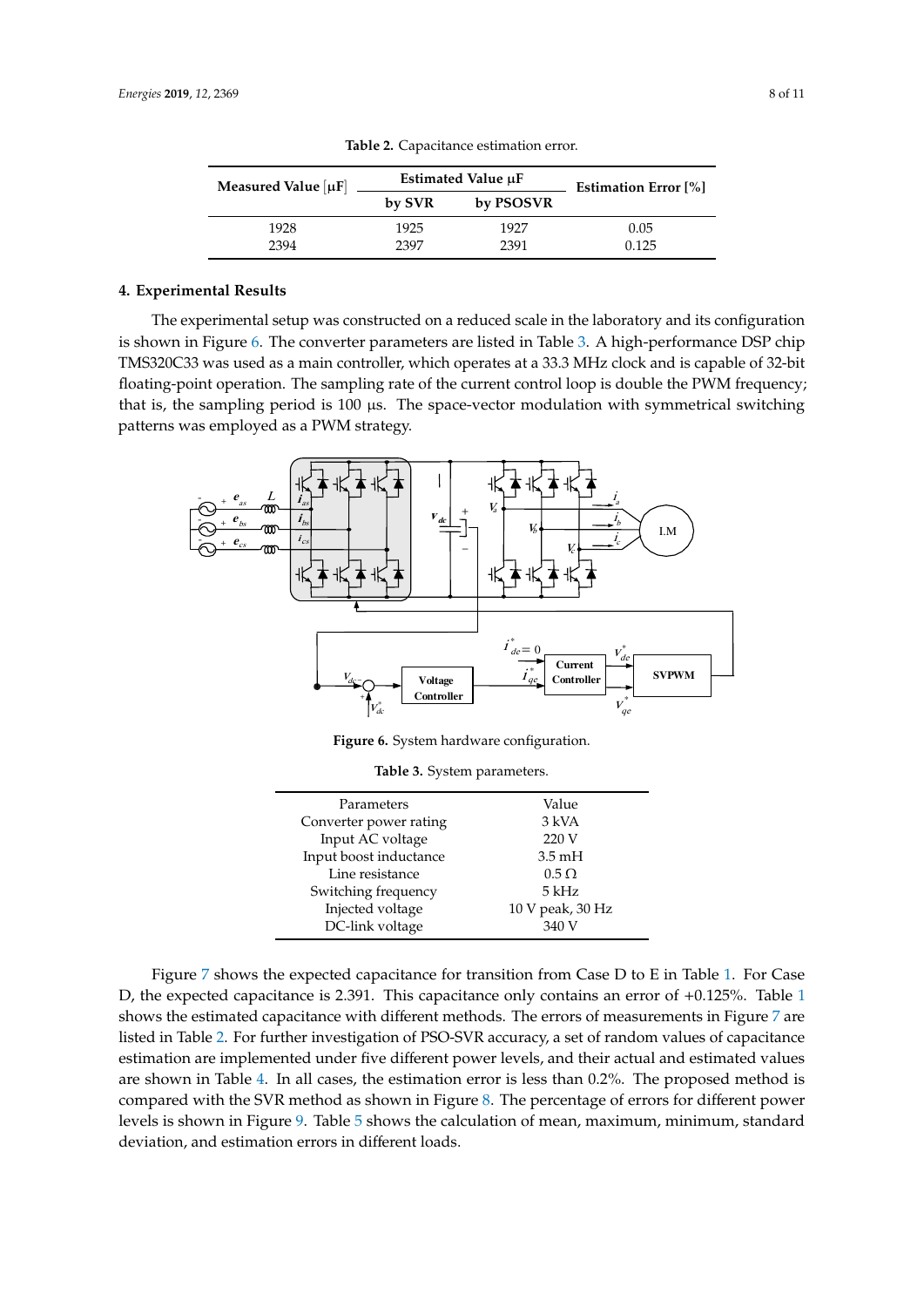

#### 100 ms/div

**Figure 7.** Capacitance estimation at abrupt variation of C using particle swarm optimization-based support vector regression (PSO-SVR).

**Table 4.** Real-time monitoring of DC-link capacitor for different input power. μ μ

| Measured<br>Capacitance<br>[µF] | Power = $1 \text{ kW}$         |         | Power = $1.5$ kW               |          | Power = $2$ kW                 |       | Power = $2.5 \text{ kW}$       |          | Power = $3 \text{ kW}$         |          |
|---------------------------------|--------------------------------|---------|--------------------------------|----------|--------------------------------|-------|--------------------------------|----------|--------------------------------|----------|
|                                 | Estimated<br>Capacitance<br>цF | Error   | Estimated<br>Capacitance<br>иF | Error    | Estimated<br>Capacitance<br>цF | Error | Estimated<br>Capacitance<br>uF | Error    | Estimated<br>Capacitance<br>иF | Error    |
| 3789                            | 3786                           | 0.079%  | 3786                           | 0.079%   | 3784                           | 0.13% | 3783                           | 0.16%    | 3787                           | 0.05%    |
| 3323                            | 3319                           | 0.06%   | 3322                           | $0.11\%$ | 3319                           | 0.25% | 3324                           | 0.03%    | 3321                           | 0.06%    |
| 2857                            | 2853                           | 0.14%   | 2859                           | $0.07\%$ | 2852                           | 0.17% | 2855                           | $0.07\%$ | 2855                           | $0.07\%$ |
| 2394                            | 2391                           | 0.125%  | 2396                           | 0.08%    | 2392                           | 0.13% | 2391                           | 0.125%   | 2392                           | 0.08%    |
| 1928                            | 1926                           | $0.1\%$ | 1924                           | 0.2%     | 1925                           | 0.16% | 1926                           | $0.1\%$  | 1927                           | 0.05     |



100 ms/div

**Figure 8.** Capacitance estimation at abrupt variation of C using SVR.



**Figure 9.** Capacitance estimation errors in different power.

**Table 5.** Capacitance monitoring error.

| Measured<br>Capacitance | $Power =$<br>1 kW | $Power =$<br>$1.5 \text{ kW}$ | $Power =$<br>$2 \text{ kW}$ | Power $=$<br>$2.5 \text{ kW}$ | $Power =$<br>$3 \text{ kW}$ | Mean        | Max      | Min      | <b>STD</b> |
|-------------------------|-------------------|-------------------------------|-----------------------------|-------------------------------|-----------------------------|-------------|----------|----------|------------|
| цF                      | Error             | Error                         | Error                       | Error                         | Error                       |             |          |          |            |
| 3789                    | 0.079%            | 0.079%                        | 0.13%                       | 0.16%                         | 0.05%                       | 0.000917186 | 0.16%    | 0.05%    | 0.000397   |
| 3323                    | 0.06%             | 0.11%                         | 0.25%                       | 0.03%                         | 0.06%                       | 0.001609477 | $1.00\%$ | 0.03%    | 0.004655   |
| 2857                    | 0.14%             | $0.07\%$                      | 0.17%                       | $0.07\%$                      | $0.07\%$                    | 0.000960228 | 0.17%    | $0.07\%$ | 0.000427   |
| 2394                    | 0.125%            | 0.08%                         | 0.13%                       | 0.125%                        | 0.08%                       | 0.001053874 | 0.13%    | 0.08%    | 0.000229   |
| 1928                    | 0.1%              | 0.2%                          | 0.16%                       | 0.1%                          | 0.05                        | 0.002759459 | $5.00\%$ | 0.10%    | 0.019444   |

## **5. Conclusions**

A novel method for capacitance estimation of the electrolytic capacitor has been proposed for the three-phase back-to-back converters. The proposed scheme has been applied by software only, without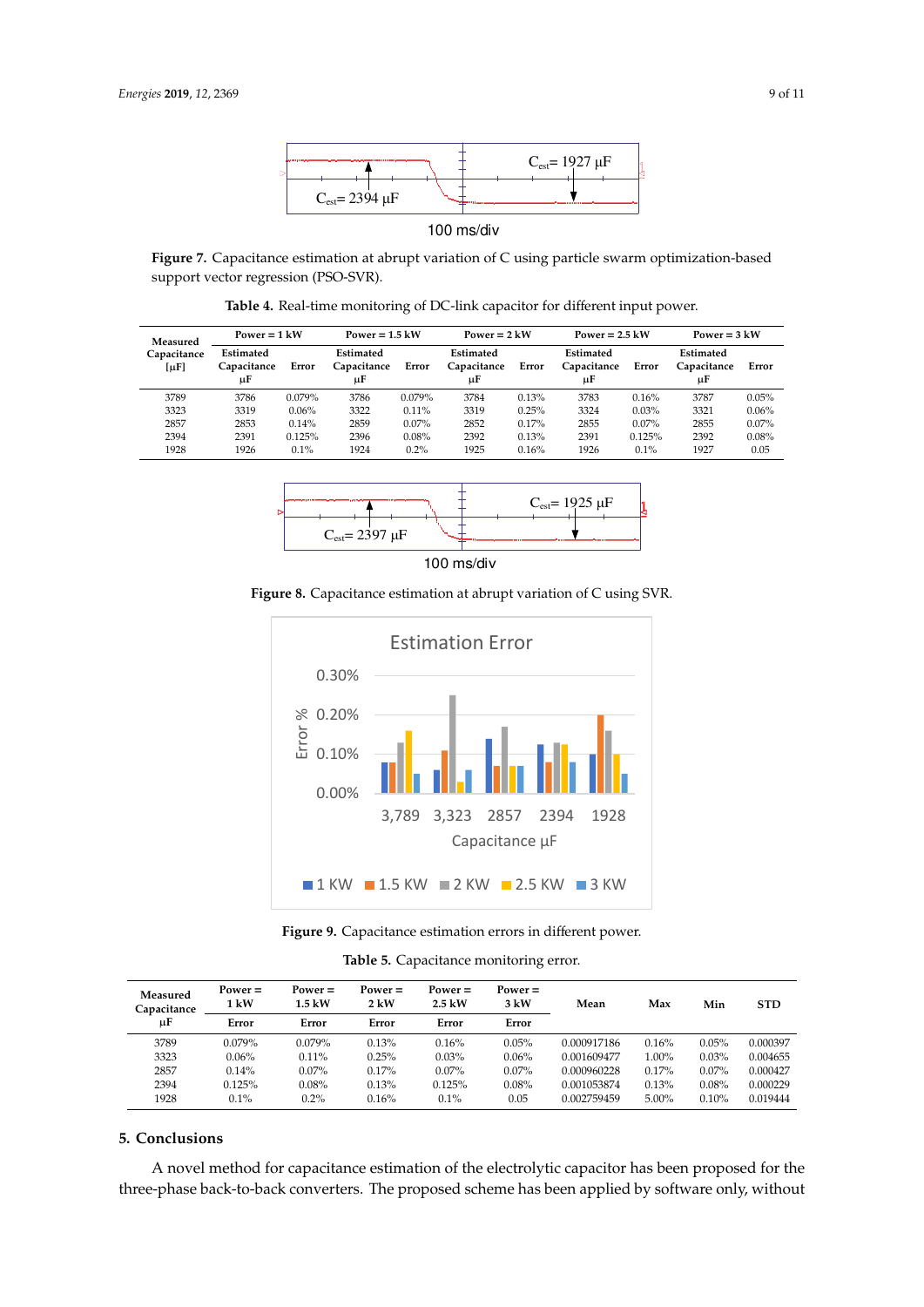a need for removing the capacitor, sensing the capacitor current, or injecting a low-frequency component in the DC-link voltage reference. A particle swarm optimization-based support vector regression technique is used to estimate the capacitance value based on the input and output information such as voltage, current, power, as well as the DC-link voltage. An offline process for different capacitance values and several power levels is implemented to extract the relation between these variables and the DC-link capacitor. SVR then calculates the value of C online when using an input other than the trained sample. The error analysis can be tolerated if the maximum estimation error is less than 0.2%, which could be acceptable in many practical applications. However, in some cases, the estimation error exceeds the 0.2%. In this case, the online estimation process should be repeated and if the error still more than 0.2% and the offline process should be done again to modify the SVR parameters to reduce the estimation error. Such errors occasionally occur when the capacitor temperature is out of the tested and training range. The proposed method does not cover all the operating temperatures.

**Author Contributions:** For research articles with several authors, a short paragraph specifying their individual contributions must be provided. The following statements should be used "Conceptualization, A.G.A.-K.; Methodology, A.G.A.-K. and S.A..; Software, A.B.A.; Validation, A.G.A.-K., S.A. and A.A.; Formal Analysis, A.G.A.-K.; Investigation, A.G.A.-K.; Resources, A.G.A.-K.; Data Curation, A.A.; Writing-Original Draft Preparation, A.G.A.-K.; Writing-Review & Editing, S.A.; Visualization, S.A.; Supervision, Project Administration, A.G.A.-K.; Funding Acquisition, A.G.A.-K.", please turn to the CRediT taxonomy for the term explanation. Authorship must be limited to those who have contributed substantially to the work reported.

**Funding:** The author would like to thank Deanship of Scientific Research at Majmaah University for supporting this work under Project Number No. 1439/68.

**Conflicts of Interest:** The authors declare no conflict of interest.

#### **References**

- 1. Yang, Y.; Kazerani, M.; Quintana, V.H. Realization of a smart electrolytic capacitor circuit. *IEEE Trans. Power Electron.* **2003**, *18*, 857–864.
- 2. Abo-Khalil, A.G. Current Injection-Based DC-link Capacitacne Estimation Using Support Vector Regression. *IET J. Power Electron.* **2012**, *5*, 53–58. [CrossRef]
- 3. Kieferndorf, F.D.; Forster, M.; Lipo, T.A. Reduction of DC-bus capacitor ripple current with PAM/PWM converter. *IEEE Trans. Ind. Appl.* **2004**, *41*, 781–787. [CrossRef]
- 4. Pu, X.-S.; Nguyen, T.H.; Lee, D.-C.; Lee, K.-B.; Kim, J.-M. Fault diagnosis of DC-link capacitors in three-phase ac/dc pwm converters by online estima-tion of equivalent series resistance. *IEEE Trans. Ind. Electron.* **2013**, *60*, 4118–4127. [CrossRef]
- 5. Harada, K.; Katuski, A.; Fujiw, M. Use of ESR for deterioration diagnosis of electrolytic capacitors. *IEEE Trans. Power Electron.* **1993**, *8*, 1199–1207. [CrossRef]
- 6. Rendusara, D.; Cengelci, E.; Enjeti, P.; Lee, D.C. An evaluation of the DC-link capacitor heating in adjustable speed drive systems with different utility interface options. In Proceedings of the APEC '99. Fourteenth Annual Applied Power Electronics Conference and Exposition, Dallas, TX, USA, 14–18 March 1999; Volume 2, pp. 781–787.
- 7. Aeloiza, E.; Kim, J.-W.; Enjeti, P.; Ruminot, P. A real time method to estimate electrolytic capacitor condition in PWM adjustable speed drives and uninterruptible power supplies. In Proceedings of the 2005 IEEE 36th Power Electronics Specialists Conference, Recife, Brazil, 16 June 2005; pp. 2867–2872.
- 8. Shoyama, M.; Deriha, F.; Ninomiya, T. Steady-state characteristics of resonance switched capacitor converters. *J. Power Electron.* **2005**, *5*, 206–212.
- 9. Kemet Electronics, Co. Electrolytic Capacitors. Available online: http://www.kemet.com/kemet/ web/homepage/kechome.nsf/weben/322E1646C60C72B285257713006ADB65/\$file/F3304.pdf (accessed on 8 October 2016).
- 10. Abo-Khalil, A.G.; Park, H.G.; Lee, D.C. Loss minimization control for doubly fed induction generators in variable speed wind turbines. In Proceedings of the IECON 2007—33rd Annual Conference of the IEEE Industrial Electronics Society, Taipei, Taiwan, 5–8 November 2007; Volume 7, pp. 1109–1114.
- 11. Abo-Khalil, A.G.; Lee, D.C. DC-Link. Capacitance Estimation using Support Vector Regression in AC/DC/AC PWM Converters. *Korean Inst. Electr. Eng. J.* **2007**, *56*, 81–87.